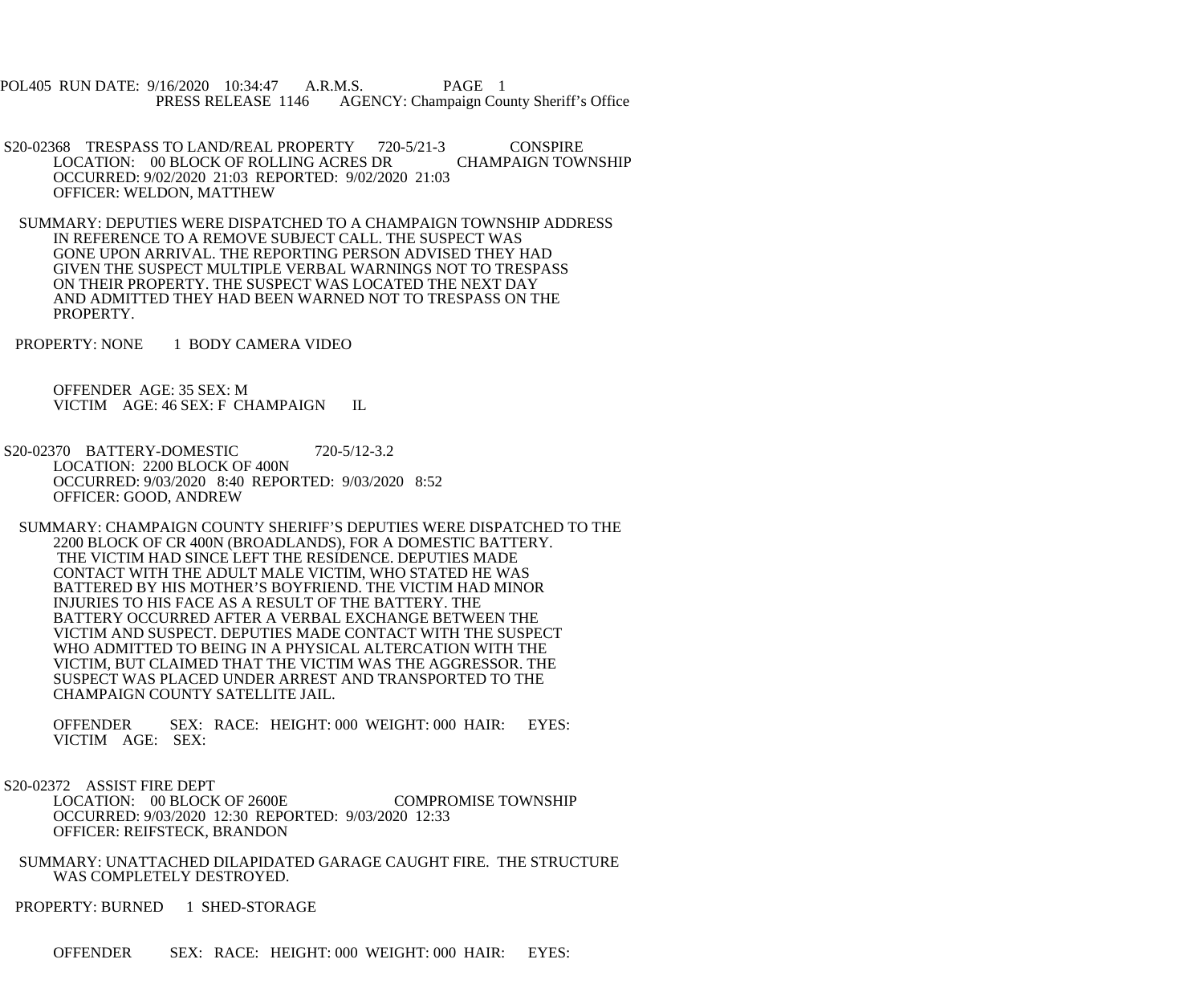POL405 RUN DATE: 9/16/2020 10:34:47 A.R.M.S. PAGE 2 PRESS RELEASE 1146 AGENCY: Champaign County Sheriff's Office VICTIM AGE: 43 SEX: F PENFIELD IL

- S20-02373 CRIMINAL DAMAGE TO PROPERTY 720-5/21-1 LOCATION: 100 BLOCK OF NORTH ST W OGDEN OCCURRED: 9/03/2020 11:15 REPORTED: 9/03/2020 13:46 OFFICER: BIALESCHKI, DOUG
- SUMMARY: DISPATCHED TO OGDEN FOR A REPORTED CDTP WHERE R-P FOUND A BB HOLE IN HER DOGS REAR HIP. POSSIBLE SUSPECT INFORMATION.
- PROPERTY: NONE 1 BODY CAMERA VIDEO
	- DAMAGED 1 ANIMALS-DOMESTIC

 OFFENDER SEX: RACE: HEIGHT: 000 WEIGHT: 000 HAIR: EYES: VICTIM AGE: 40 SEX: F OGDEN IL

- S20-02381 DECEPTIVE PRACTICES 720-5/17-1 LOCATION: 00 BLOCK OF 700E PESOTUM TOWNSHIP OCCURRED: 9/04/2020 8:00 REPORTED: 9/04/2020 14:16 OFFICER: FERRIMAN, RICHARD
- SUMMARY: RP CALLED TO ADVISE SHE HAD BEEN SCAMMED OUT OF \$2800. SHE WAS ADVISED TO PURCHASE GIFT CARDS AND TO CALL BACK WITH THE CARD NUMBERS. RP WENT TO THE STORE AND PURCHASED \$2800 WORTH OF GIFT CARDS. SHE WENT TO A SECOND STORE TO PURCHASE \$2000 WORTH OF GIFT CARDS, BEFORE THE CASHIER TOLD HER IT SOUNDED LIKE A SCAM.
- PROPERTY: STOLEN 1 CURRENCY-NOT CHECKS/BOND
- PEOPLE: VICTIM AGE: 75 SEX: M PESOTUM IL OFFENDER SEX: RACE: HEIGHT: 000 WEIGHT: 000 HAIR: EYES: DESCR: ADDRESS: 15315 SAN PEDRO, SAN ANTONIO, TX 78232
- S20-02385 BURGLARY FROM MOTOR VEHICLE 720-5/19-1<br>LOCATION: 00 BLOCK OF ADAMS ST E PESOTUM LOCATION: 00 BLOCK OF ADAMS ST E OCCURRED: 9/03/2020 14:45 REPORTED: 9/04/2020 15:57 OFFICER: FROMM, DANIEL
- SUMMARY: ON 9/4/2020, CHAMPAIGN COUNTY SHERIFF'S DEPUTIES SPOKE WITH A INDIVIDUAL REGARDING A BURGLARY TO MOTOR-VEHICLE THAT OCCURRED ON 9/3/2020 IN PESOTUM, ILLINOIS. NO ARRESTS HAVE BEEN MADE.
- PROPERTY: STOLEN 1 DOCUMENTS / RECEIPTS
	- STOLEN 1 DOCUMENTS / RECEIPTS
	- NONE AUTO COLOR: BLK/BLK 1971 MAKE: CHEV MODEL: MOC BODY: LIC#: IL A383687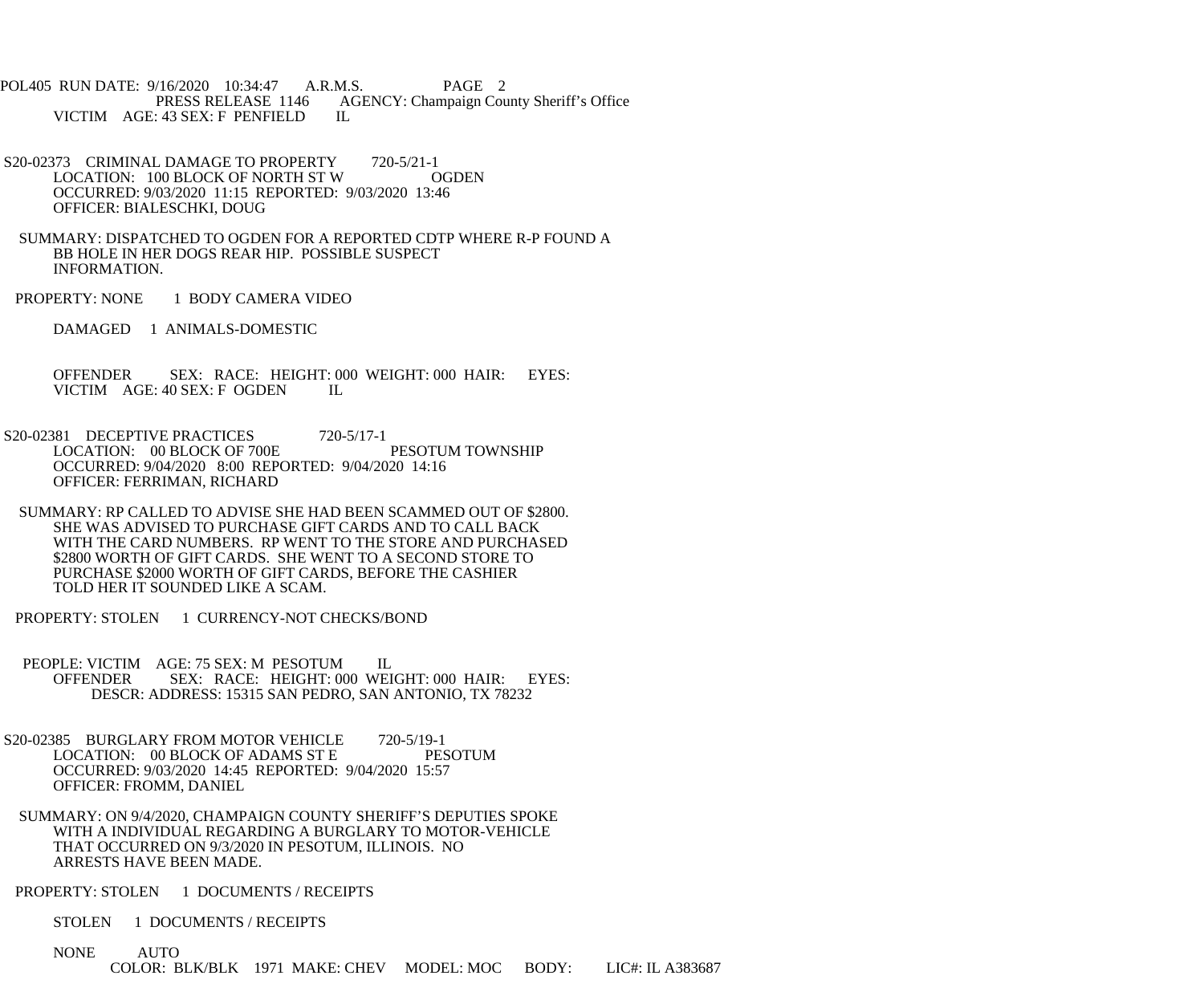- POL405 RUN DATE: 9/16/2020 10:34:47 A.R.M.S. PAGE 3<br>PRESS RELEASE 1146 AGENCY: Champaign Cou AGENCY: Champaign County Sheriff's Office
	- OFFENDER SEX: M RACE: W HEIGHT: 510 WEIGHT: 160 HAIR: SDY EYES: DESCR: AGE 20-40 VICTIM AGE: 45 SEX: M PESOTUM IL
- S20-02384 WARRANT-IN STATE LOCATION: 00 BLOCK OF 2200E ST JOSEPH TOWNSHIP OCCURRED: 9/04/2020 17:00 REPORTED: 9/04/2020 17:00 OFFICER: PING, JOEL
- SUMMARY: ON SEPTEMBER 4, 2020, CHAMPAIGN COUNTY SHERIFF'S DEPUTIES ATTEMPTED TO LOCATE A SUBJECT WITH AN OUTSTANDING ARREST WARRANT AT AN ADDRESS IN SAINT JOSEPH TOWNSHIP. UPON ARRIVAL, DEPUTIES LOCATED THE SUBJECT AND CONFIRMED THAT THE WARRANT WAS VALID. DUE TO THE WARRANT BEING FOR A TRAFFIC OFFENSE, DEPUTIES RELEASED THE SUSPECT WITH A NOTICE TO APPEAR AND A NEW COURT DATE. NOTHING FURTHER TO REPORT.
- PROPERTY: NONE 1 BODY CAMERA VIDEO
- PEOPLE: VICTIM SOCIETY-WARRANTS/RECOVERED PROPERTY

ARRESTS: SMITH CLARE W AGE: 19 SEX: F 1517 CR 2200 E APT D ST. JOSEPH IL CHARGE: WARRANT-IN STATE WARRANT WARRANT-IN STATE CHARGE: WARRANT-IN STATE WARRANT WARRANT-IN STATE<br>AT: CR 2200 E BY: PING, JOEL BY: PING, JOEL

S20-02407 WARRANT-IN STATE<br>LOCATION: BLOO BLOOMINGTON RD / N. ELM ST. OCCURRED: 9/06/2020 0:54 REPORTED: 9/06/2020 0:54 OFFICER: FLOYD,CODY L

- SUMMARY: ON 9/6/20 AT APPROXIMATELY 00:54 HOURS, A CHAMPAIGN COUNTY SHERIFF'S DEPUTY CONDUCTED A TRAFFIC STOP ON BLOOMINGTON RD. NEAR THE INTERSECTION WITH N. ELM ST. IN CHAMPAIGN, ILLINOIS FOR A VIOLATION OF THE ILLINOIS VEHICLE CODE. THE FRONT SEAT PASSENGER OF THAT VEHICLE HAD TWO (2) VALID WARRANTS OUT OF PEORIA COUNTY, ILLINOIS. THEY WERE ARRESTED AND TRANSPORTED TO THE CHAMPAIGN COUNTY SATELLITE JAIL. THE DRIVER AND REMAINING PASSENGER WERE RELEASED WITH A WRITTEN WARNING FOR THE TRAFFIC VIOLATION.
- PROPERTY: NONE BODY CAMERA VIDEO
- PEOPLE: VICTIM SOCIETY-WARRANTS/RECOVERED PROPERTY OFFENDER AGE: 23 SEX: F

ARRESTS: GREEN TANAZISHA D AGE: 23 SEX: F 1007 N RANDOLPH ST APT #1 CHAMPAIGN IL<br>CHARGE: WARRANT-IN STATE WARRANT WARRANT-IN STATE WARRANT WARRANT-IN STATE AT: BLOOMINGTON RD/ELM ST BY: FLOYD,CODY L